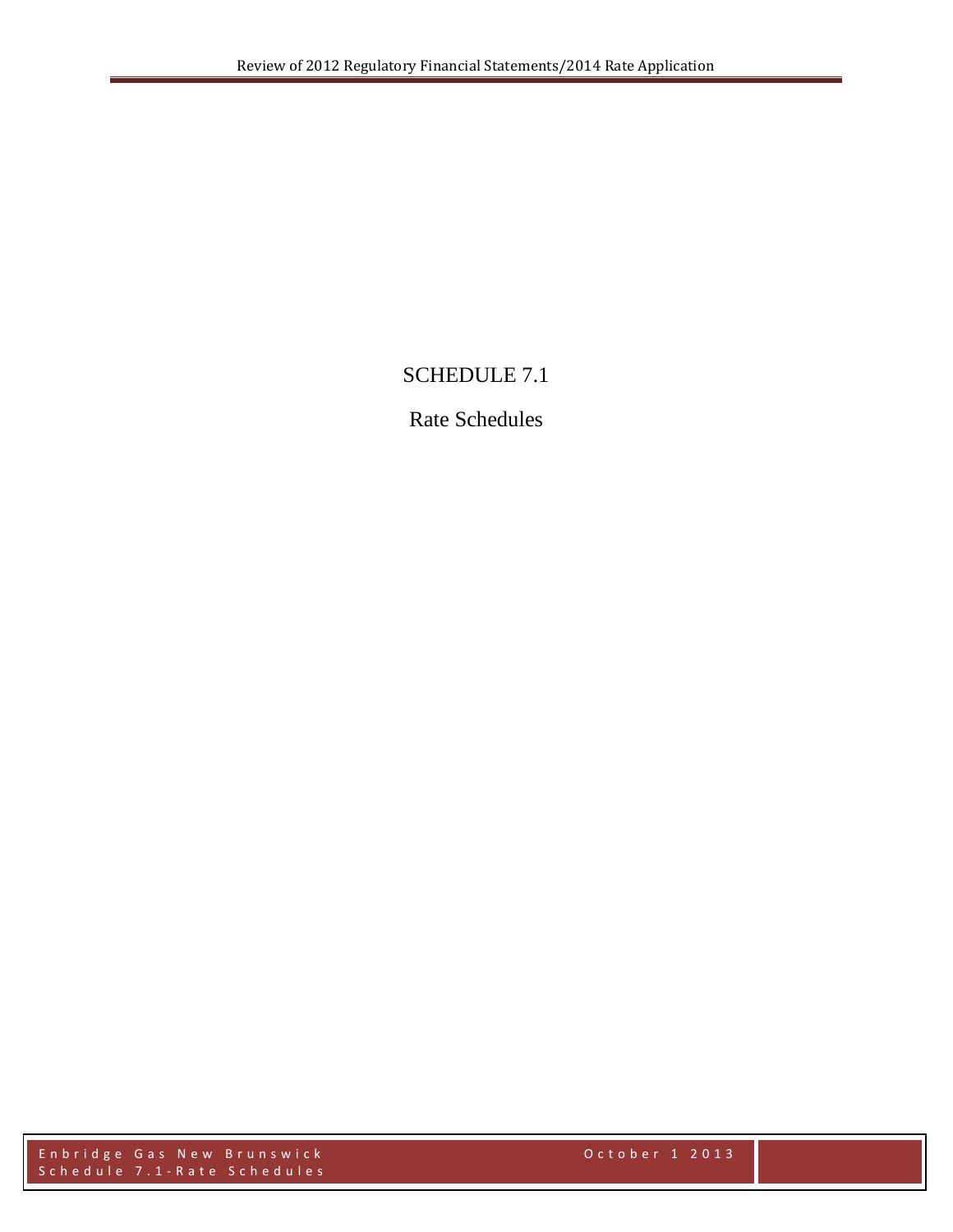## **SGS SMALL GENERAL SERVICE**

#### **APPLICABILITY**

Small General Service (SGS) Rate is applied to any Applicant requiring to use EGNB's Distribution System to have a supply of natural gas delivered to a single Terminal Location served through one meter. Service under this Rate Schedule is limited to Applicants with a maximum consumption less than 60 GJs per month.

| <b>RATE</b>                                             |         |
|---------------------------------------------------------|---------|
|                                                         |         |
| <b>Monthly Distribution Customer Charge:</b>            |         |
| \$ per billing month                                    | 16.00   |
| <b>Monthly Distribution Delivery Charge:</b>            |         |
| For all volumes delivered per billing month (\$ per GJ) | 11.2263 |

The rates quoted above shall be subject to adjustments that reflect all taxes including HST.

#### **Minimum Monthly Charge:**

The minimum monthly charge shall be the Monthly Distribution Customer Charge.

#### **Minimum Annual Charge:**

None.

#### **Term of Service:**

One year with automatic annual renewal unless the Applicant notifies EGNB not less than 30 days prior to the annual roll over date and not more than 180 days prior to such date that service is to be discontinued.

#### **Terms and Conditions of Service:**

The provisions of EGNB's Handbook of Rates and Distribution Services and the applicable Distribution Service Agreement apply to service under this Rate Schedule.

#### **Effective Date:**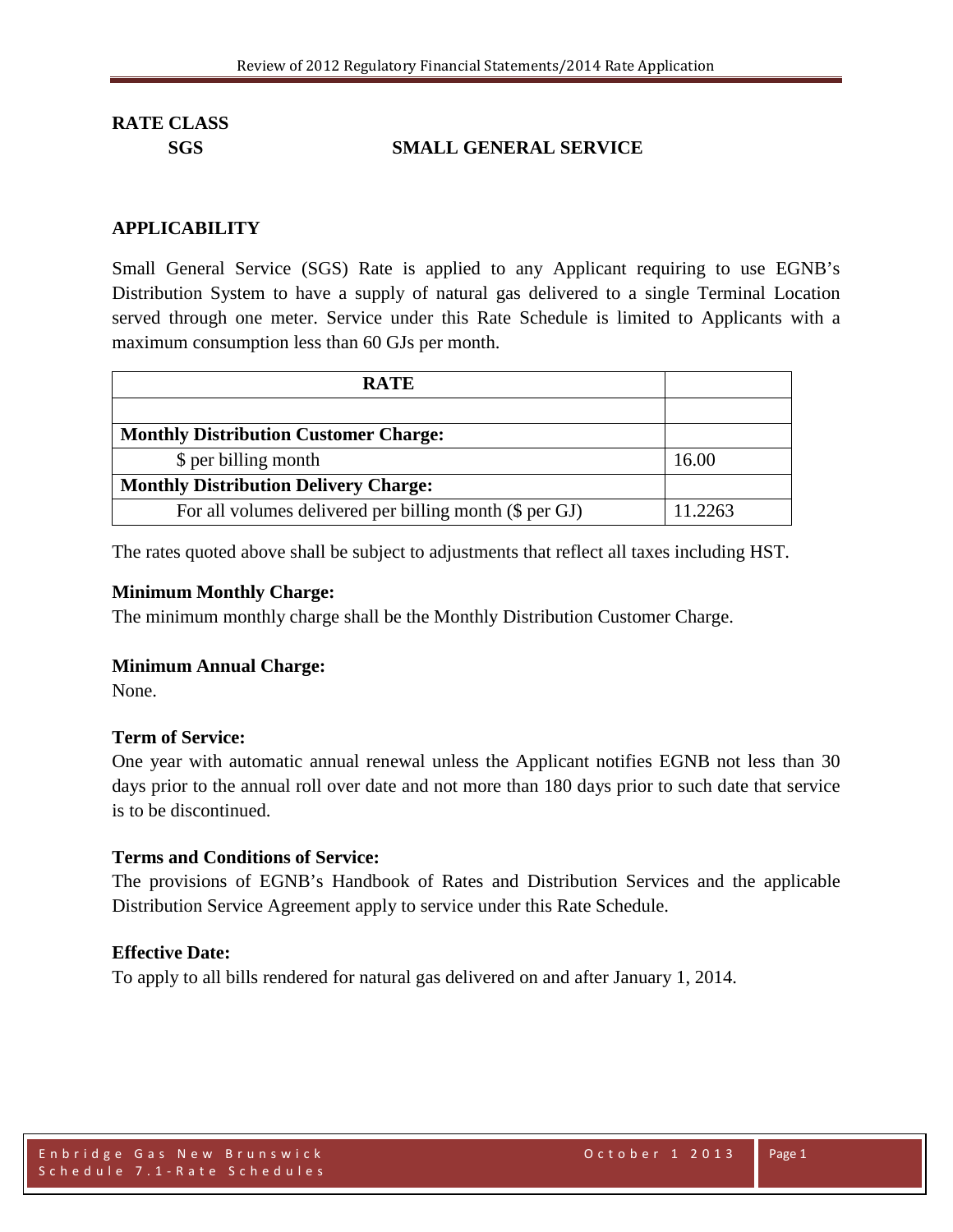#### **MGS MID-GENERAL SERVICE**

## **APPLICABILITY**

Mid-General Service (MGS) Rate is applied to any Applicant requiring to use EGNB's Distribution System to have a supply of natural gas delivered to a single Terminal Location served through one meter. Service under this Rate Schedule is limited to Applicants with a maximum consumption of at least 60 GJs per month and less than 250 GJs per month.

| <b>RATE</b>                                                              |         |
|--------------------------------------------------------------------------|---------|
|                                                                          |         |
| <b>Monthly Distribution Customer Charge:</b>                             |         |
| \$ per billing month                                                     | 50.00   |
| <b>Monthly Distribution Delivery Charge:</b>                             |         |
| For the first 100 GJs delivered per billing month (\$ per GJ)            | 13.6281 |
| For volumes delivered in excess of 100 GJs per billing month (\$ per GJ) | 8.0385  |

The rates quoted above shall be subject to adjustments that reflect all taxes including HST.

#### **Minimum Monthly Charge:**

The minimum monthly charge shall be the Monthly Distribution Customer Charge.

#### **Minimum Annual Charge:**

The minimum annual charge will be imposed in the event the Applicant does not consume the qualifying maximum monthly consumption specified in the applicability criteria for the Mid-General Service class. The Customer will be charged the difference between the actual annual distribution charges (customer or demand and delivery) billed and the amount that would have been billed under the Small General Service class, plus 5%.

#### **Term of Service:**

One year with automatic annual renewal unless the Applicant notifies EGNB not less than 30 days prior to the annual roll over date and not more than 180 days prior to such date that service is to be discontinued.

#### **Terms and Conditions of Service:**

The provisions of EGNB's Handbook of Rates and Distribution Services and the applicable Distribution Service Agreement apply to service under this Rate Schedule.

#### **Effective Date:**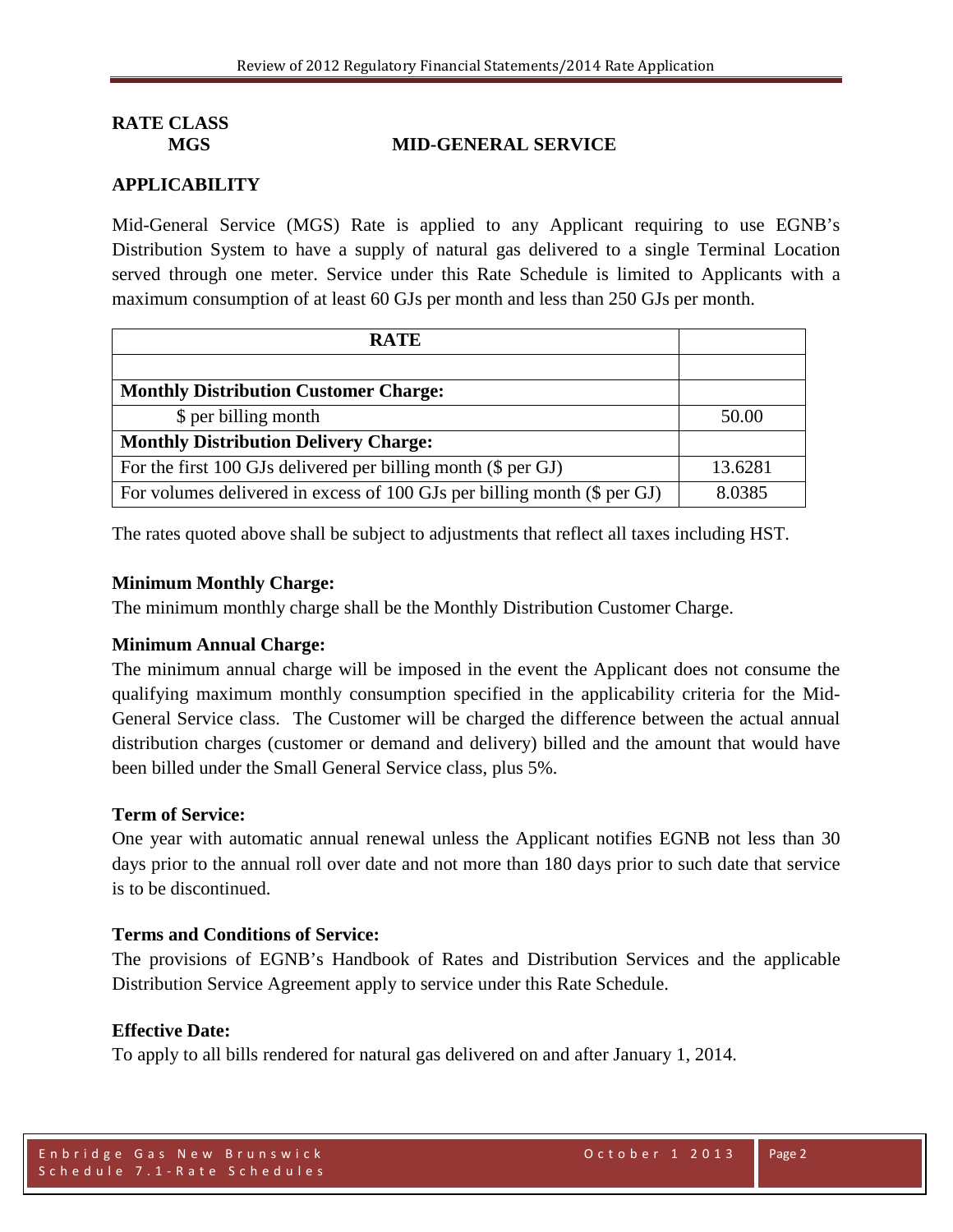## **LGS LARGE GENERAL SERVICE**

## **APPLICABILITY**

Large General Service Rate is applied to any Applicant requiring to use EGNB's Distribution System to have a supply of natural gas delivered to a single Terminal Location served through one meter. Service under this Rate Schedule is limited to Applicants with a maximum consumption of at least 250 GJs per month.

| <b>RATE</b>                                                              |        |
|--------------------------------------------------------------------------|--------|
|                                                                          |        |
| <b>Monthly Distribution Customer Charge:</b>                             |        |
| For Customers with maximum consumption up to 650 GJs per month (\$ per   | 125.00 |
| month)                                                                   |        |
| For Customers with maximum consumption greater than 650 GJs per month    | 225.00 |
| \$per month)                                                             |        |
| <b>Monthly Distribution Delivery Charge:</b>                             |        |
| For the first 250 GJs delivered per billing month (\$ per GJ)            | 9.1981 |
| For volumes delivered in excess of 250 GJs per billing month (\$ per GJ) |        |
| - between September 1 and April 30                                       | 5.2394 |
| - between May 1 and August 31                                            | 1.8174 |

The rates quoted above shall be subject to adjustments that reflect all taxes including HST.

## **Minimum Monthly Charge:**

The minimum monthly charge shall be the Monthly Distribution Customer Charge.

## **Minimum Annual Charge:**

The minimum annual charge will be imposed in the event the Applicant does not consume the qualifying maximum monthly consumption specified in the applicability criteria for the Large General Service class. The Customer will be charged the difference between the actual annual distribution charges (customer or demand and delivery) billed and the amount that would have been billed under the Mid-General Service class, plus 5%.

## **Term of Service:**

One year with automatic annual renewal unless the Applicant notifies EGNB not less than 30 days prior to the annual roll over date and not more than 180 days prior to such date that service is to be discontinued.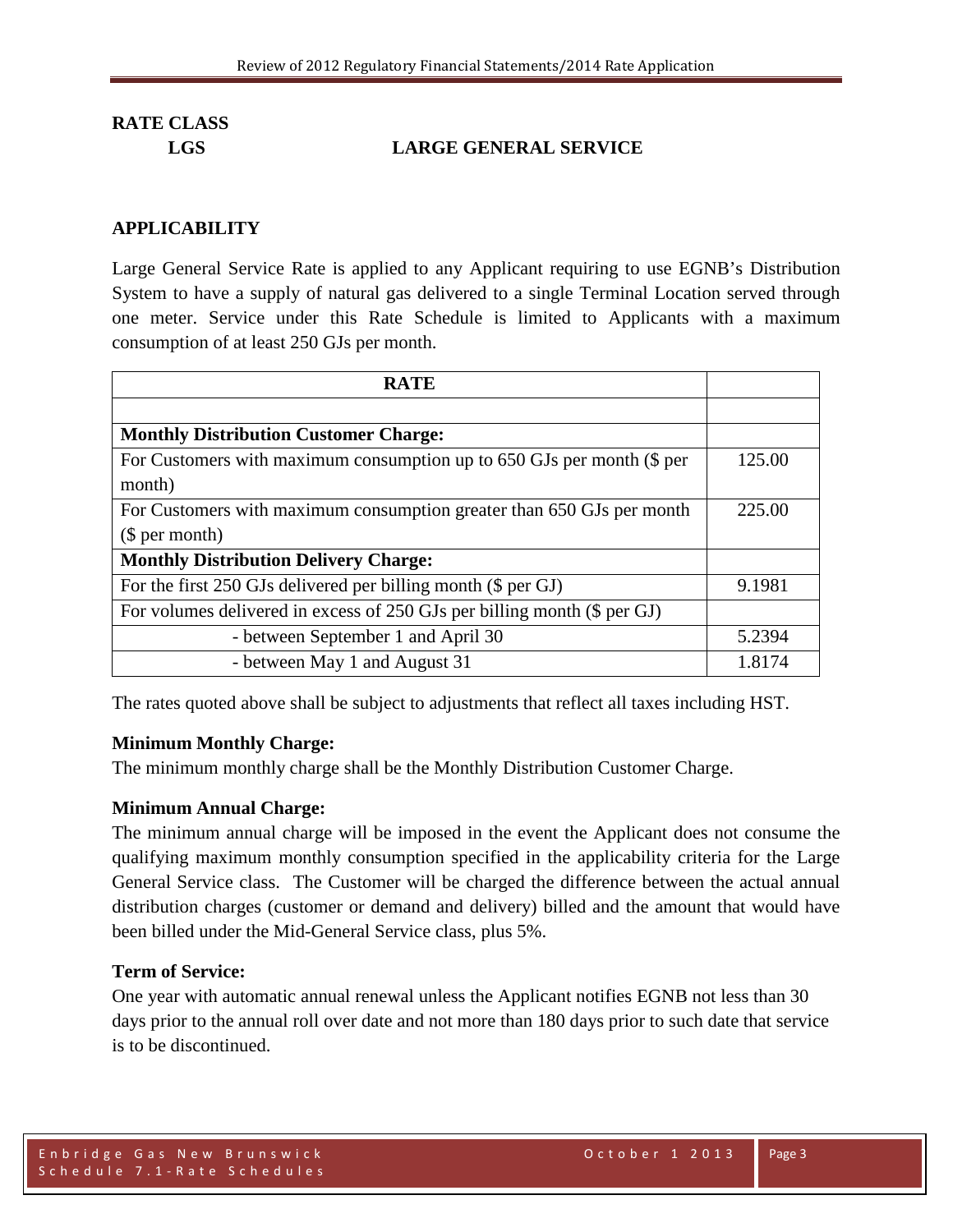## **Terms and Conditions of Service:**

The provisions of EGNB's Handbook of Rates and Distribution Services and the applicable Distribution Service Agreement apply to service under this Rate Schedule.

## **Effective Date:**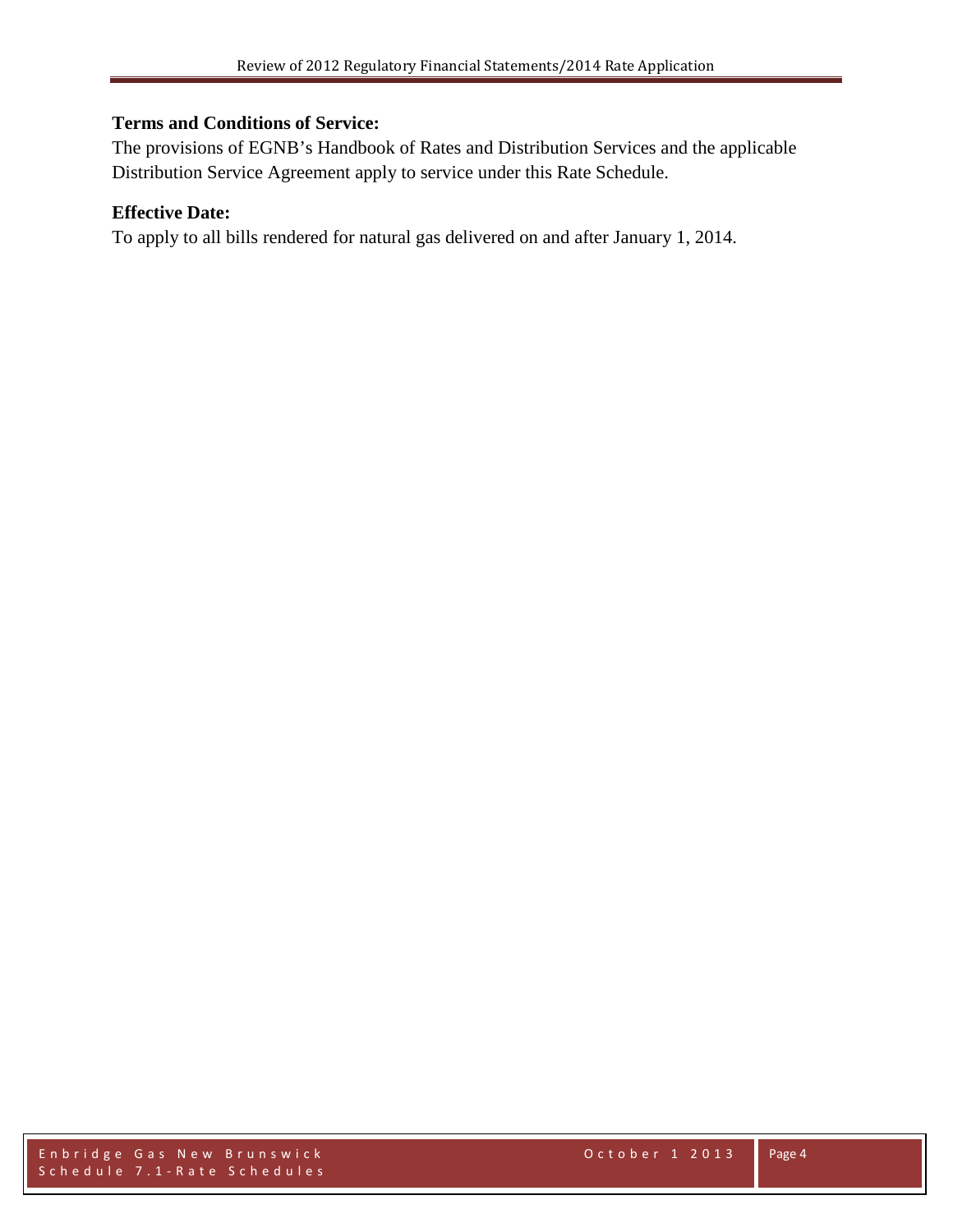## **CGS CONTRACT GENERAL SERVICE**

#### **APPLICABILITY**

Contract General Service (CGS) Rate is applied to any Applicant requiring to use EGNB's Distribution System to have a supply of natural gas delivered to a single Terminal Location served through one meter. Service under this Rate Schedule is limited to Applicants with a maximum consumption of at least 1,000 GJs per month and less than 10,000 GJs per month who enter into a Distribution Service Agreement with EGNB for a Contract Demand of not less than 36 GJs per day.

| <b>RATE</b>                                                  |        |
|--------------------------------------------------------------|--------|
|                                                              |        |
| <b>Monthly Distribution Delivery Charge:</b>                 |        |
| Contract Demand Charge per GJ of Contract Demand (\$ per GJ) | 13.30  |
| For volumes delivered (\$ per GJ)                            |        |
| - between September 1 and April 30                           | 5.2167 |
| - between May 1 and August 31                                | 1.9415 |

The rates quoted above shall be subject to adjustments that reflect all taxes including HST.

#### **Billing Demand:**

The Billing Demand shall be the Contract Demand. However, in the event that any Applicant exceeds such Contract Demand during any contract year, Applicant's actual maximum daily demand shall be the Billing Demand for the entire applicable contract year. The Applicant will be charged, and shall pay, accordingly for both prospective use and for use since the beginning of the then current contract term. Authorized Overrun will not institute application of this ratchet provision.

#### **Minimum Monthly Charge:**

The minimum monthly charge shall be the Monthly Distribution Delivery Charge.

#### **Minimum Annual Charge:**

None.

#### **Term of Service:**

One year with automatic annual renewal unless the Applicant notifies EGNB not less than 30 days prior to the annual roll over date and not more than 180 days prior to such date that service is to be discontinued.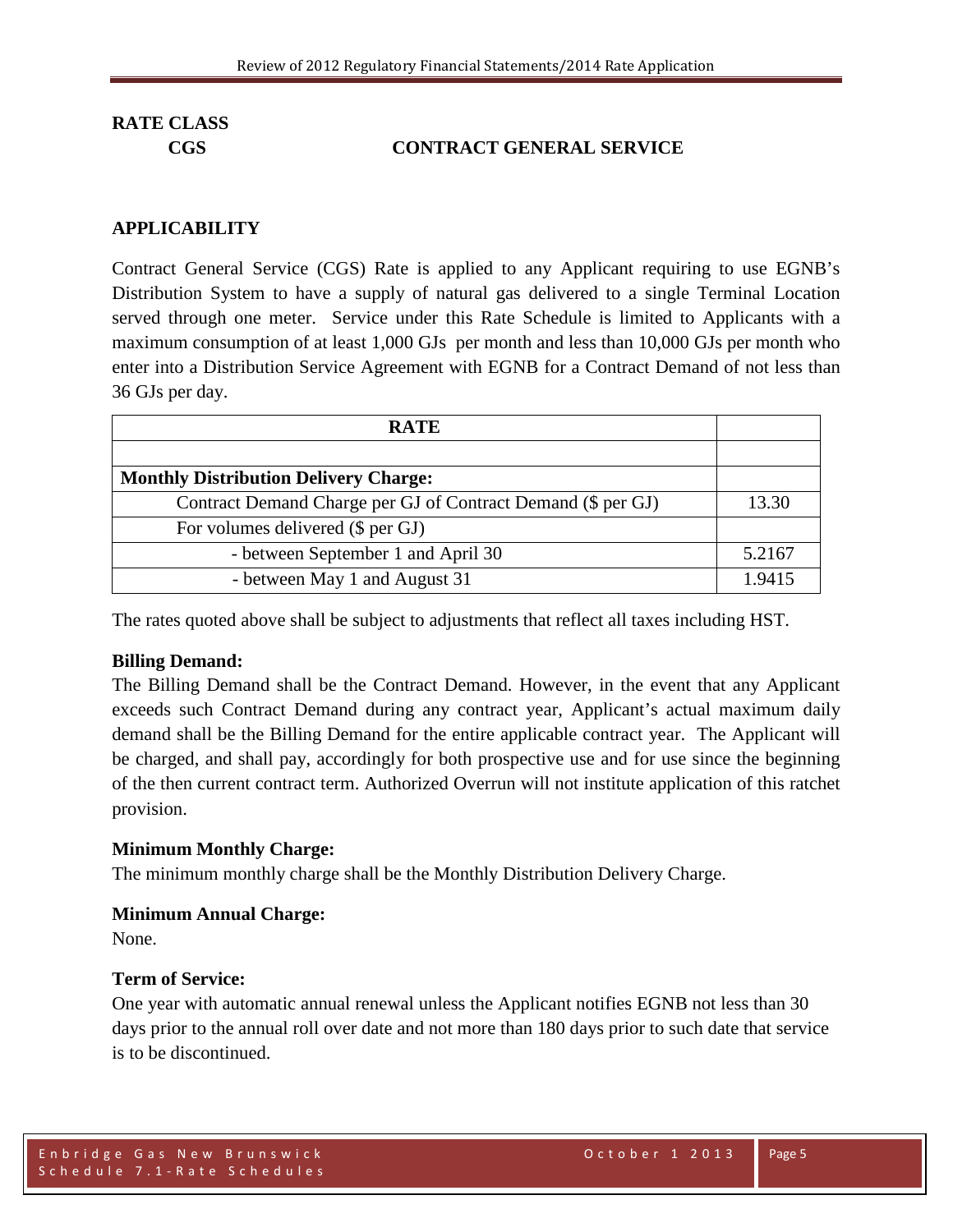## **Terms and Conditions of Service:**

The provisions of EGNB's Handbook of Rates and Distribution Services and the applicable Distribution Service Agreement apply to service under this Rate Schedule.

## **Effective Date:**

To apply to all bills rendered for natural gas delivered on and after January 1, 2014.

## **Special Metering Provision:**

For Applicants taking service under this Rate Schedule, EGNB shall install metering and communication devices, which will provide EGNB with hourly and daily consumption data.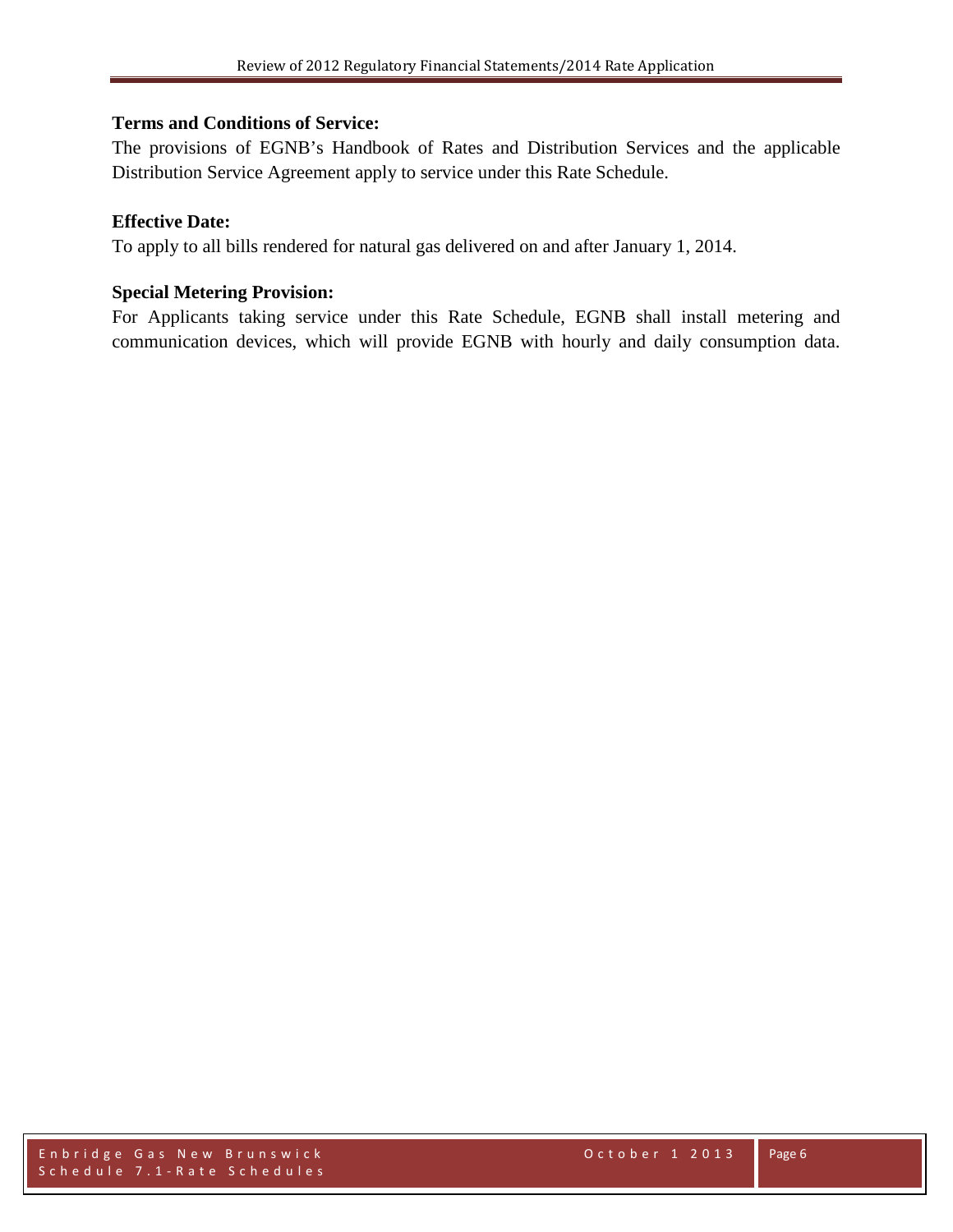## **ICGS INDUSTRIAL CONTRACT GENERAL SERVICE**

#### **APPLICABILITY**

Industrial Contract General Service (ICGS) Rate is applied to any Applicant requiring to use EGNB's Distribution System to have a supply of natural gas delivered to a single Terminal Location served through one meter. Service under this Rate Schedule is limited to Applicants with a maximum consumption of at least 10,000 GJs per month who enter into a Distribution Service Agreement with EGNB for a Contract Demand of not less than 360 GJs per day.

| <b>RATE</b>                                                  |          |
|--------------------------------------------------------------|----------|
|                                                              |          |
| <b>Monthly Distribution Customer Charge:</b>                 |          |
| \$ per billing month                                         | 3,300.00 |
| <b>Monthly Distribution Delivery Charge:</b>                 |          |
| Contract Demand Charge per GJ of Contract Demand (\$ per GJ) | 15.00    |
| For volumes delivered (\$ per GJ)                            |          |
| - between September 1 and April 30                           | 2.2548   |
| - between May 1 and August 31                                | 0.8375   |

The rates quoted above shall be subject to adjustments that reflect all taxes including HST.

#### **Billing Demand:**

The Billing Demand shall be the Contract Demand. However, in the event that any Applicant exceeds such Contract Demand during any contract year, Applicant's actual maximum daily demand shall be the Billing Demand for the entire applicable contract year. The Applicant will be charged, and shall pay, accordingly for both prospective use and for use since the beginning of the then current contract term. Authorized Overrun will not institute application of this ratchet provision.

#### **Minimum Monthly Charge:**

The minimum monthly charge shall be the Monthly Distribution Delivery Charge.

#### **Minimum Annual Charge:**

None.

#### **Term of Service:**

One year with automatic annual renewal unless the Applicant notifies EGNB not less than 30 days prior to the annual roll over date and not more than 180 days prior to such date that service is to be discontinued.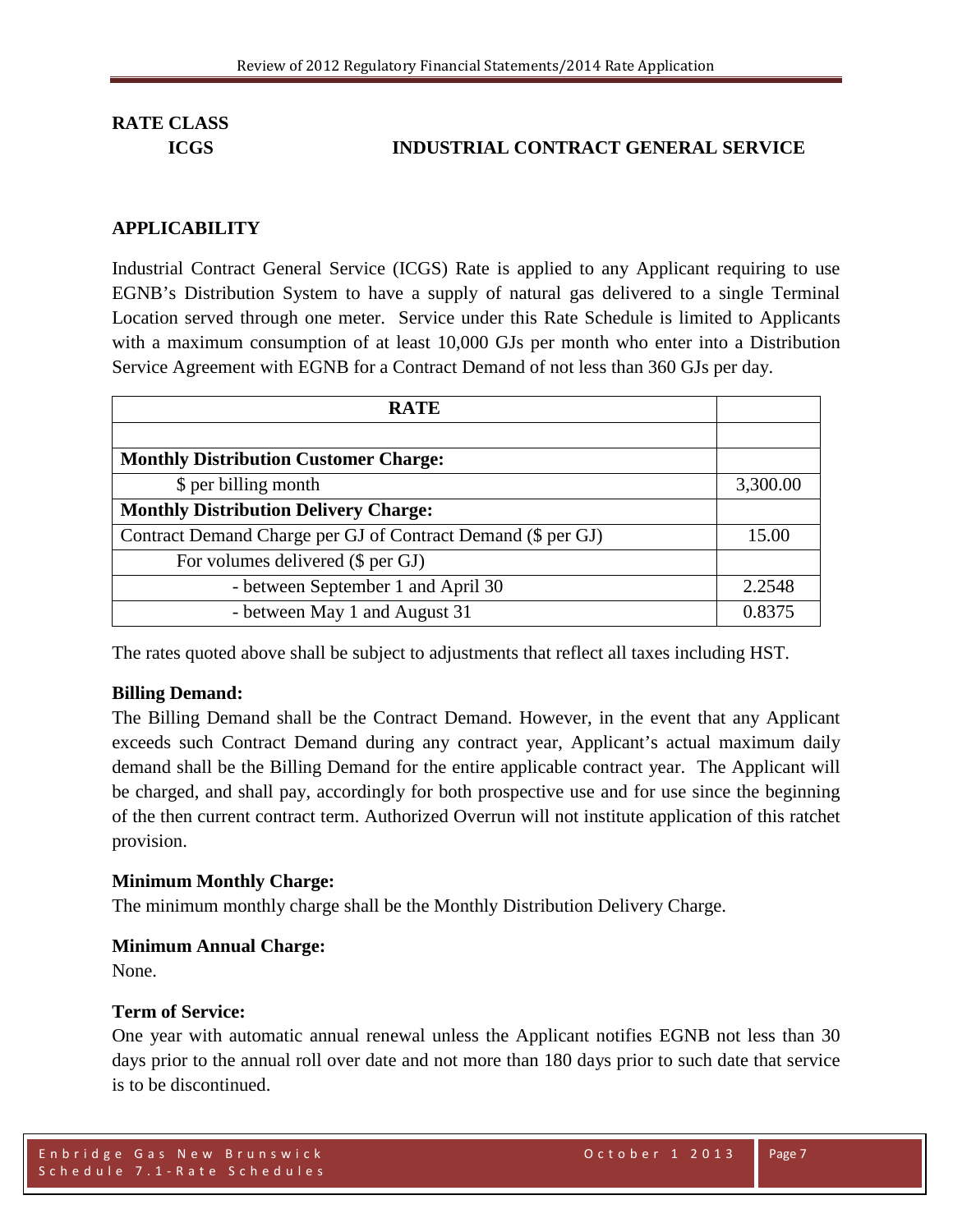## **Terms and Conditions of Service:**

The provisions of EGNB's Handbook of Rates and Distribution Services and the applicable Distribution Service Agreement apply to service under this Rate Schedule.

## **Effective Date:**

To apply to all bills rendered for natural gas delivered on and after January 1, 2014.

## **Special Metering Provision:**

For Applicants taking service under this Rate Schedule, EGNB shall install metering and communication devices, which will provide EGNB with hourly and daily consumption data.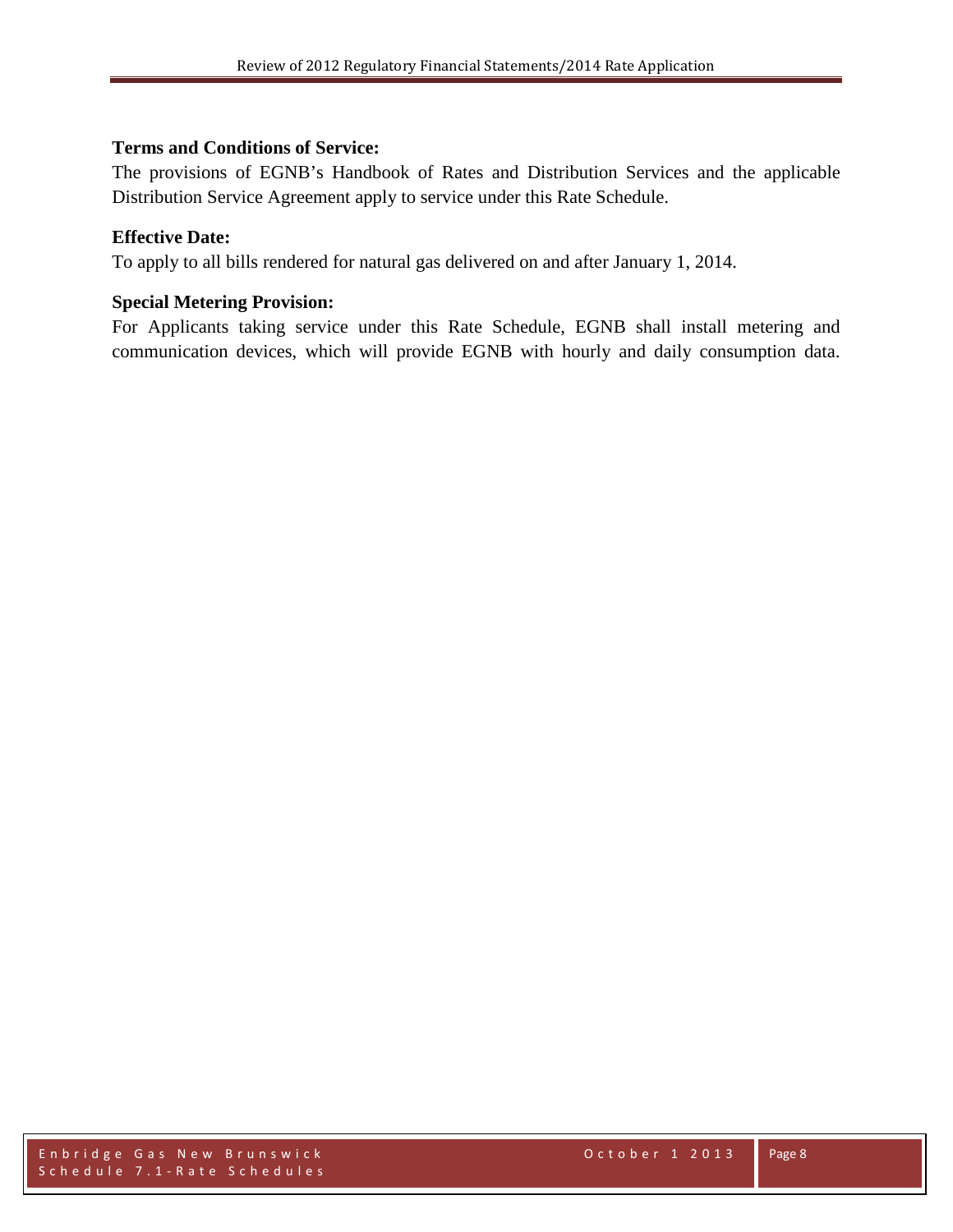## **OPS OFF-PEAK SERVICE**

## **APPLICABILITY**

Off-Peak Service (OPS) Rate is applied to any Applicant requiring to use EGNB's Distribution System to have a supply of natural gas delivered to a single Terminal Location served through one meter for the months of April through November.

| <b>RATE</b>                                             |        |
|---------------------------------------------------------|--------|
|                                                         |        |
| <b>Monthly Distribution Customer Charge:</b>            |        |
| \$ per billing month                                    | 50.00  |
| <b>Monthly Distribution Delivery Charge:</b>            |        |
| For the volumes delivered per billing month (\$ per GJ) | 3.9104 |

The rates quoted above shall be subject to adjustments that reflect all taxes including HST.

#### **Minimum Monthly Charge:**

The minimum monthly charge shall be the Monthly Distribution Customer Charge.

## **Minimum Annual Charge:**

None.

## **Seasonal Overrun Charge:**

Any volume of natural gas consumed during the months of December through March inclusively will be subject to a Seasonal Overrun Charge of \$10 per GJ in addition to the rates applicable to this service.

## **Term of Service:**

One year with automatic annual renewal unless the Applicant notifies EGNB not less than 30 days prior to the annual roll over date and not more than 180 days prior to such date that service is to be discontinued.

## **Terms and Conditions of Service:**

The provisions of EGNB's Handbook of Rates and Distribution Services and the applicable Distribution Service Agreement apply to service under this Rate Schedule.

## **Effective Date:**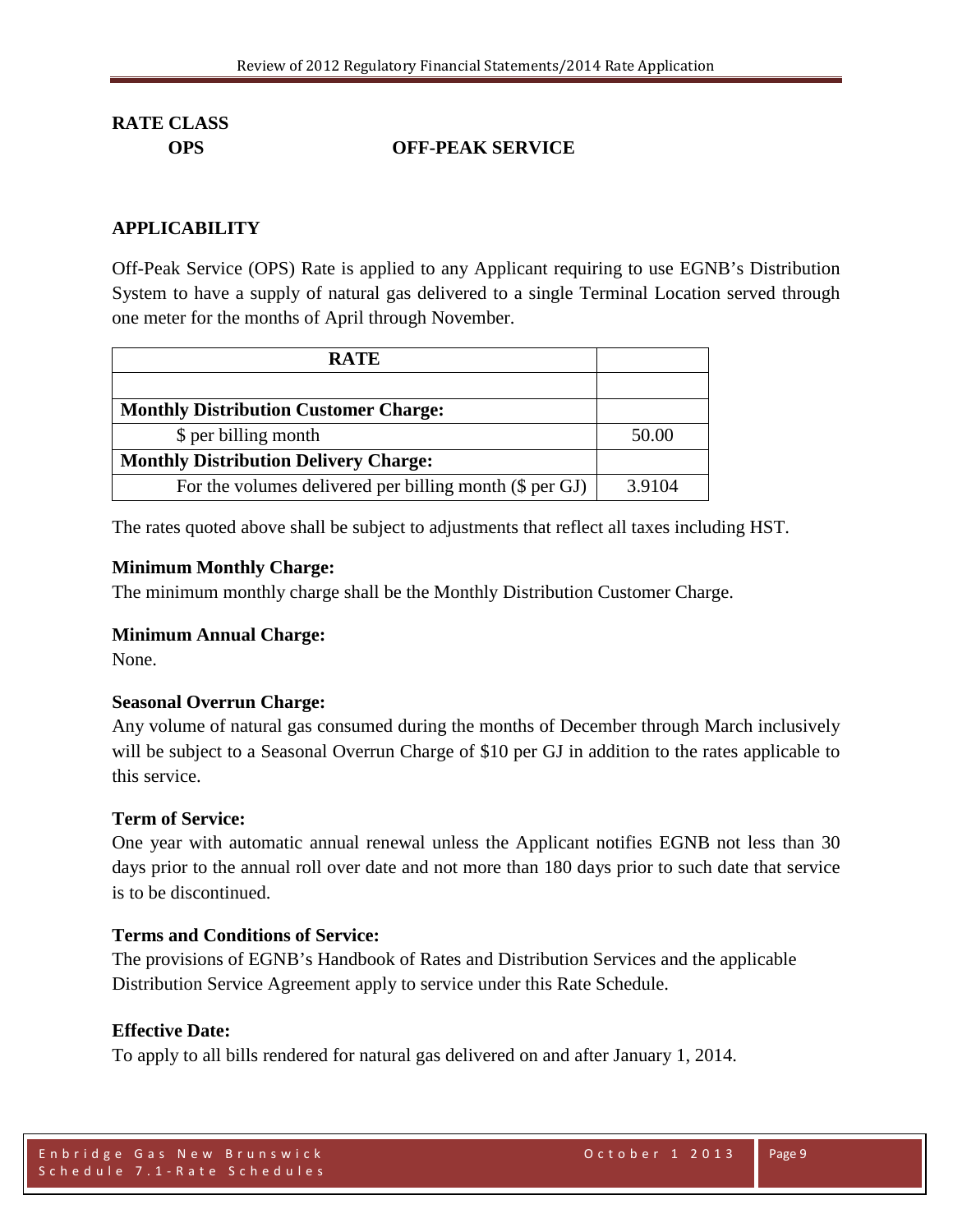## **RATE CLASS AGENT BILLING AND COLLECTION**

## **APPLICABILITY**

Agent Billing and Collection Rates are available to any Service Provider applying to use EGNB's billing and/or collection services.

| <b>RATE</b>                                                      |      |
|------------------------------------------------------------------|------|
|                                                                  |      |
| <b>Monthly Agent Billing and Collection Charge:</b>              |      |
| Payable by Service Provider for each SGS Customer (\$ per bill)  | 1.30 |
| Payable by Service Provider for each MGS Customer (\$ per bill)  | 2.25 |
| Payable by Service Provider for each LGS Customer (\$ per bill)  | 5.25 |
|                                                                  |      |
| <b>Monthly Agent Billing Charge:</b>                             |      |
| Payable by Service Provider for each CGS Customer (\$ per bill)  | 4.30 |
| Payable by Service Provider for each ICGS Customer (\$ per bill) | 4.30 |
| Payable by Service Provider for each OPS Customer (\$ per bill)  | 4.30 |
|                                                                  |      |
| <b>Monthly Line Item Billing Charge:</b>                         |      |
| Any Additional Line Item Charge (\$ per line per bill)           | 0.75 |

The rates quoted above shall be subject to adjustments that reflect all taxes including HST.

## **Terms and Conditions of Service:**

Each Service Provider served under this Rate Schedule shall enter into a Collection Service Agreement with EGNB. The provisions of the Collection Service Agreement apply to service under this Rate Schedule.

The Agent Billing and Collection Service includes collection risk, set-up and maintenance functions required to perform billing and collection of the Service Provider's Recurring Charges on EGNB's monthly invoice for Distribution Services.

The Agent Billing Service includes set-up and maintenance functions required to perform billing of the Service Provider's Recurring Charges on EGNB's monthly invoice for Distribution Services. While EGNB will perform some collection functions, EGNB does not take on the Service Provider's collection risk with this service.